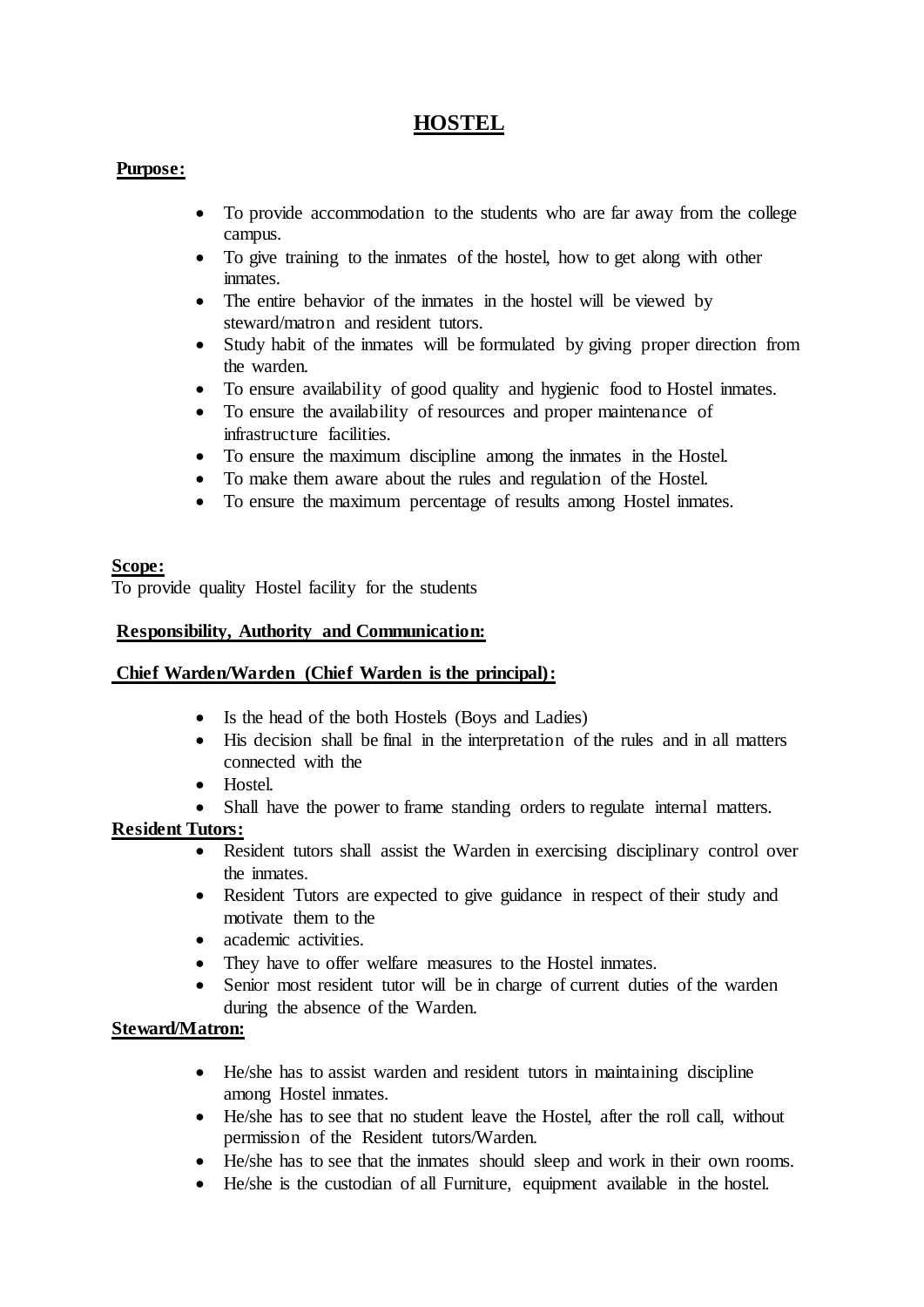- He/she has to report about the loss/repair of any item in the hostel to the Warden/Administrator.
- He/she has to accompany the inmate to the hospital of she/he is not well.
- He/she has to do all possible helps to the inmates to the extent possible.
- He/she has to insist and control the cleaner and sweeper to maintain tidy atmosphere in the hostel

#### **Methods of operation and control:**

#### **Admission:**

- Admission is at present confined to the students of college.
- Applications for admission to the students should be addressed to the Warden, college.
- The warden will have the right to refuse admission to any applicant without assigning reasons.
- Staff members of the college may be admitted as regular boarders if there are vacancies at the discretion of the warden.
- Guest members may be admitted in the hostel, of vacancies are then at the discretion of the warden

## **Deposit:**

Each student on admission should pay a deposit as per current rate.

#### **Allotment of Rooms:**

Rooms will be allotted at the discretion of warden. Rooms once allotted will not be inter changed during the academic year. When there is change in room required by any inmate in necessitated situation, it will be done with the consent of the warden.

## **Catering:**

Canteen provides food to the inmates as per menu approved by the committee. The statement of dues from members shall be put up on the notice board ordinarily on  $1<sup>st</sup>$ working day of every month. Any complaint regarding the dues should be reported to the warden in writing by the food committee representation failing which no action will be taken about the complaint. The dues shall be paid on or before  $12<sup>th</sup>$  of every month.

#### **Code of conduct:**

The Principal will be the Chief Warden of all hostels of the College

Every hostel will have a Warden appointed by the Principal from among the members of the faculty. Warden will be responsible for the running of the hostel, all aspects of students' stay in the hostel, the mess and student discipline. He will be assisted by the Resident Tutors (RT). RTs will be in direct control of students in all aspects of stay in the hostel, their study and discipline. The Steward (MH) and Matrons (LH) will look after routine matters of the hostels and will assist the Resident Tutors for smooth running of the hostel and maintenance of discipline.

Hostel facilities are provided for facilitating the students for hassle-free study and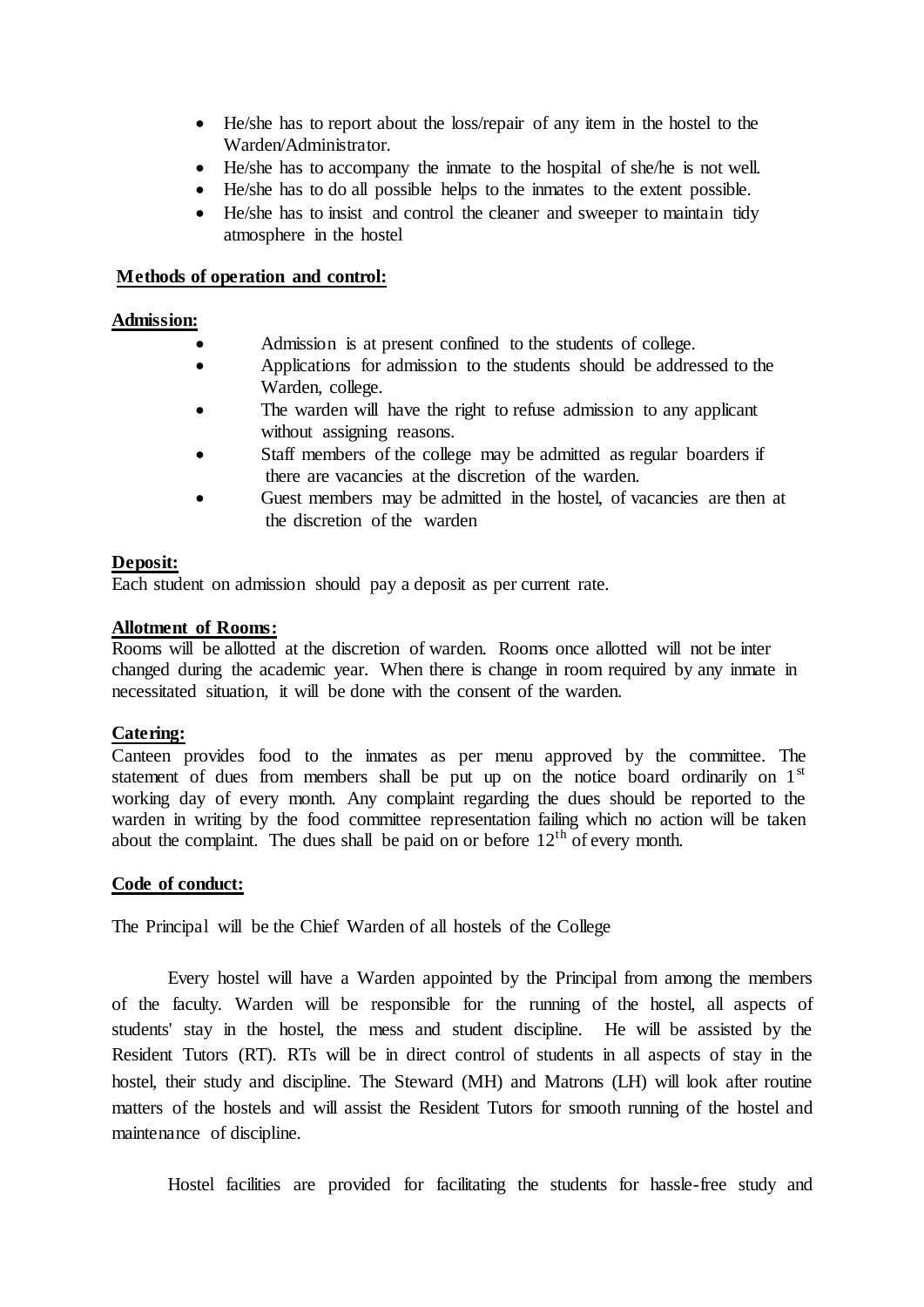disciplined life. The facility is offered only to students who need the facility for the above stated objectives.

- A student, once admitted to the hostel, shall on no account, leave the hostel without the permission of the warden.
- Rooms once allotted will not be interchanged during the academic year.
- Inmates should keep their rooms, beddings and belongings neat and tidy. They should keep up decency and decorum in their living and manners.
- Inmates of hostel will be responsible for the safety of the articles issued to them for use. They should not tamper with the electrical installations, sanitary fittings, furniture and other articles of the hostel. If any damage is done, compensation will be levied from the persons responsible for the damage.
- Inmates should keep their valuables under lock and key. The Management will not be responsible for loss as a result of carelessness.
- All inmates must be in their rooms by 6.30 pm in the case of LH and by 8.30 pm in the case of MH. Permission should be obtained from the Resident Tutor for coming in or for going out in case of emergency.
- Inmates are not permitted to remain in the hostel during class time without the explicit permission of the warden.
- The Matrons/Steward will take roll call of the inmates after 6.30 pm in LH and after 8.30 pm in MH, when all inmates should be in their rooms.
- If any of the inmates leaves the hostel without prior permission, the matter should be reported to the Resident Tutor by the Steward /Matron immediately. The Resident Tutor should report the matter to the Warden for further necessary action.
- 8 pm to 10 pm for LH and 9 pm to 11 pm for MH are study times. During the study time, all inmates should engage themselves in studies. No body shall disturb the silence..
- Inmates are expected to switch off fan and light after use and lock the rooms when they are going out.
- Shouting, reading aloud, singing, playing stereo or musi system and such other acts causing disturbance to other inmates inside the hostel are forbidden. Inmates are not permitted to convene meetings of any sort anywhere in the hostel or its premises.
- No celebrations of any sort will be permitted in the hostel without the written permission of the Warden.